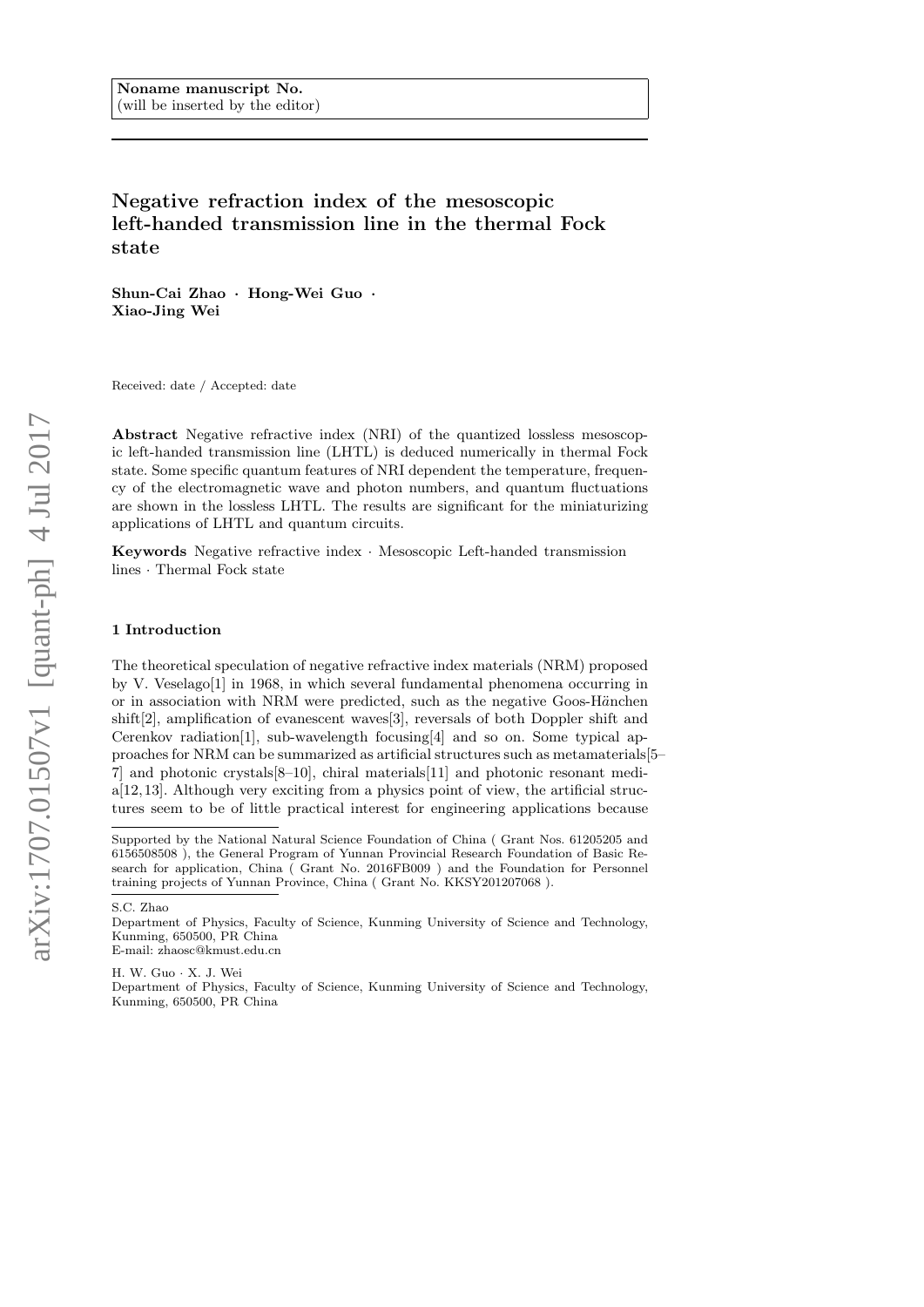of these resonant structures exhibiting high loss and narrow bandwidth consequently. Due to the weaknesses of resonant-type structures, three groups almost simultaneously in June 2002 introduced a transmission line (TL) approach of N-RM: Eleftheriades et. al[15,16], Oliner[17] and Caloz et. al.[18,19]. LHTL initially the non-resonant-type one, is perhaps one of the most representative and potential candidates due to its low loss, broad operating frequency band, as well as planar configuration[20, 21], which is often related with easy fabrication for N-RI applications in a suite of novel guided-wave[22,23], radiated-wave[24,25], and refracted-wave devices and structures[26–28].



Fig. 1 (a) Equivalent circuit model for the uniform LHTL, (b) Unit cell circuit model for a uniform LHTL.

In the meanwhile, with the rapid development of nanotechnology and nanoelectronics [29], the integrated circuits and components have minimized towards atomic-scale dimensions[30, 31] in the last a few decades. When the scale of fabricated electric materials reached to a characteristic dimension, namely, Fermi wavelength, quantum mechanical properties of mesoscopic physics[32,33] become important while the application of classical mechanics fails. The miniaturizing applications would be undoubtedly a persistent trend for LHTL, and the quantum properties may cast some influence on NRI. So it's significant to investigate the quantum properties of NRI in the LHTL.

Thus, from the point of against this miniaturization challenge, this paper exploits the quantum effect on NRI in the thermal Fock state of the mesoscopic LHTL. The fundamental features of LHTL in Fig.1(a) are straightforwardly derived by elementary TL theory. It consists of lossless per-unit equivalent circuit models  $(Fig.1.(b))$  of the series-C/shunt-L prototype associated with NRI in microwave frequency band[22,34]. The per-unit-length inductance  $L_l$  (H· m) and capacitance  $C_l$  (F· m) are  $L_l = L'_l \cdot \Delta_z$  and  $C_l = C'_l \cdot \Delta_z$ , respectively. So we have the impedances  $Z = 1/i\omega C_l$   $(\Omega/m)$  and admittances  $Y = 1/i\omega L_l$  (S/m).

According to the Fig.1(b), the complex propagation constant  $\gamma$ , the propagation constant  $\beta$ , the characteristic impedance  $Z_l$ , the phase velocity  $v_p$ , and the group velocity  $v<sub>g</sub>$  with the the equivalent constitutive permittivity and permeabil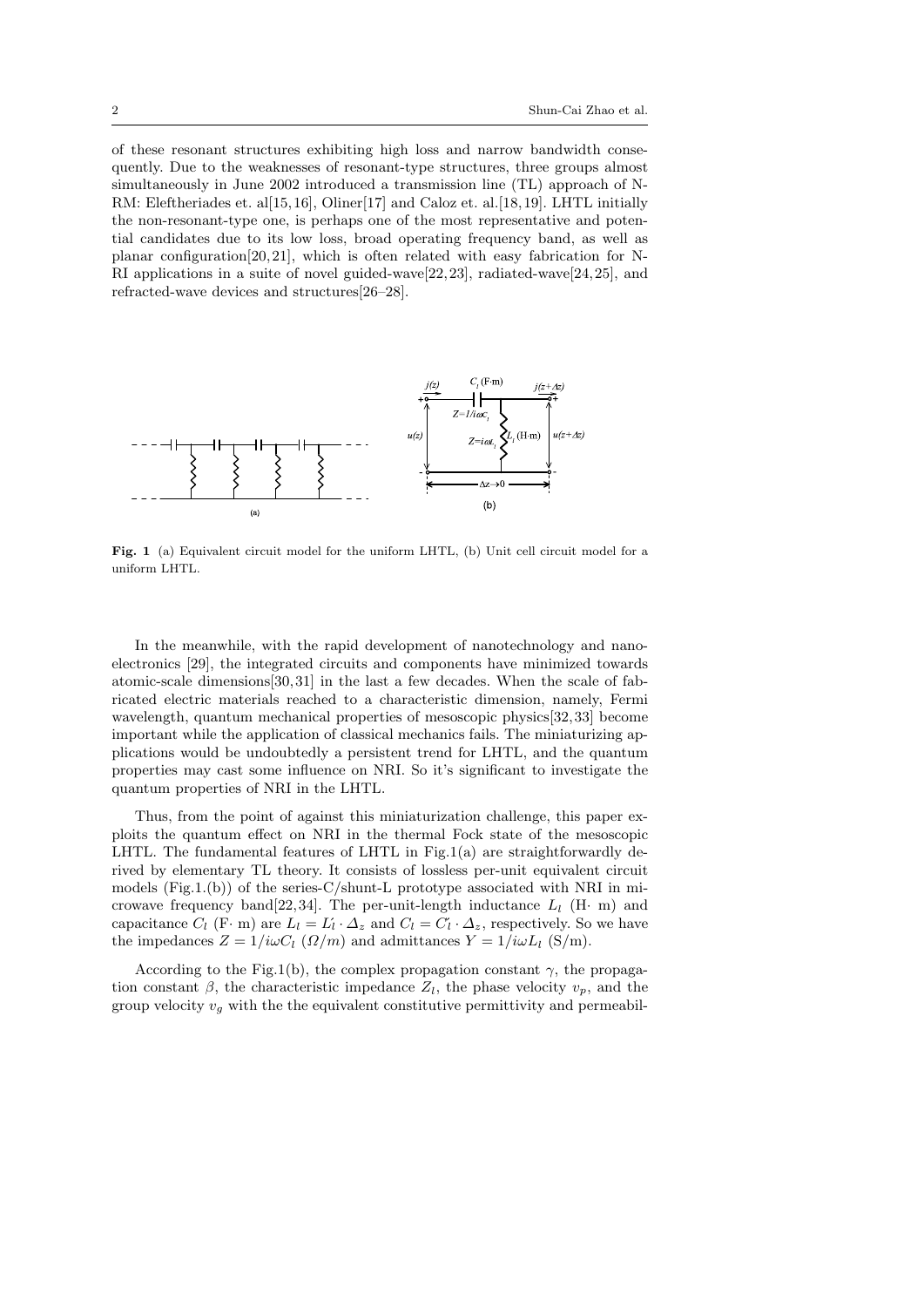ity of the unit cell equivalent circuit for LHTL are given by[34]

$$
\gamma = -i \frac{1}{\omega \sqrt{C_l L_l}}, \beta = -\frac{1}{\omega \sqrt{C_l L_l}} < 0,
$$
  
\n
$$
Z_l = \sqrt{\frac{L_l}{C_l}},
$$
  
\n
$$
v_p = \frac{\omega}{\beta} = -\omega^2 \sqrt{C_l L_l} < 0,
$$
  
\n
$$
v_g = (\frac{\partial \beta}{\partial \omega})^{-1} = \omega^2 \sqrt{C_l L_l} > 0,
$$
  
\n
$$
\mu(\omega) = -\frac{1}{\omega^2 C_l}, \epsilon(\omega) = -\frac{1}{\omega^2 L_l}
$$
\n(1)

According to Kirchhoff's law, the classical differential equations of motion of Fig.1(b) are

$$
\frac{d^2u(z)}{dz^2} = -\gamma^2 u(z)
$$
 (2)

$$
\frac{d^2j(z)}{dz^2} = -\gamma^2 j(z)
$$
\n(3)

where u and j are the position-dependent voltage and currents  $u = u(z)$  and  $j = j(z)$  along the line, respectively. where  $\gamma$  is the complex propagation constant. And the walking-wave solutions to Eq(2) and Eq(3) reach as  $j(z) = A \exp(-i\gamma z) +$  $A^* \exp(i\gamma z), u(z) = B \exp(-i\gamma z) + B^* \exp(i\gamma z),$  in which  $A^* (B^*)$  are the conjugate complexes of A (B). We adopt the quantization method similar to Louisell [35] to achieve the current operator. In Fig.1(b) the given unit-length, i.e.,  $z_0 = m\lambda$ where  $\lambda$  is the wavelength labelled typically by wavenumber k and frequency  $\omega$ , its Hamiltonian can be written as follows,

$$
H = \frac{1}{2} \int_0^{z_0} (L_l j^2(z) + C_l u^2(z)) dz = 2L_l A^* A z_0
$$

where

$$
A = a\sqrt{\frac{\hbar\omega}{2L_lz_0}}, A^* = a^*\sqrt{\frac{\hbar\omega}{2L_lz_0}}.
$$

According to the canonical quantization principle, we can quantize the system by operators  $\hat{q}$  and  $\hat{p}$ , which satisfy the commutation relation  $[\hat{q}, \hat{p}] = i\hbar$ . The annihilation and creation operators  $\hat{a}$  and  $\hat{a}^+$  are defined by the relations

$$
\hat{a} = \frac{1}{\sqrt{2\hbar\omega}}(\omega\hat{q} + i\hat{p}), \hat{a}^{\dagger} = \frac{1}{\sqrt{2\hbar\omega}}(\omega\hat{q} - i\hat{p})
$$

Thus the quantum Hamiltonian of Fig.1(b) can be rewritten as  $\hat{H} = \hbar \omega \hat{a}^{\dagger} \hat{a} =$  $\frac{1}{2}(\omega^2 \hat{q}^2 + \hat{p}^2)$ . Thus the current in the lossless unit cell equivalent circuit for LHTL can be quantized as

$$
\hat{j}(z) = \sqrt{\frac{\hbar}{4\pi m L_l^2 C_l}} [\hat{a} \exp(\frac{i}{\omega\sqrt{C_l L_l}} z) + \hat{a}^\dagger \exp(-\frac{i}{\omega\sqrt{C_l L_l}} z)] \tag{4}
$$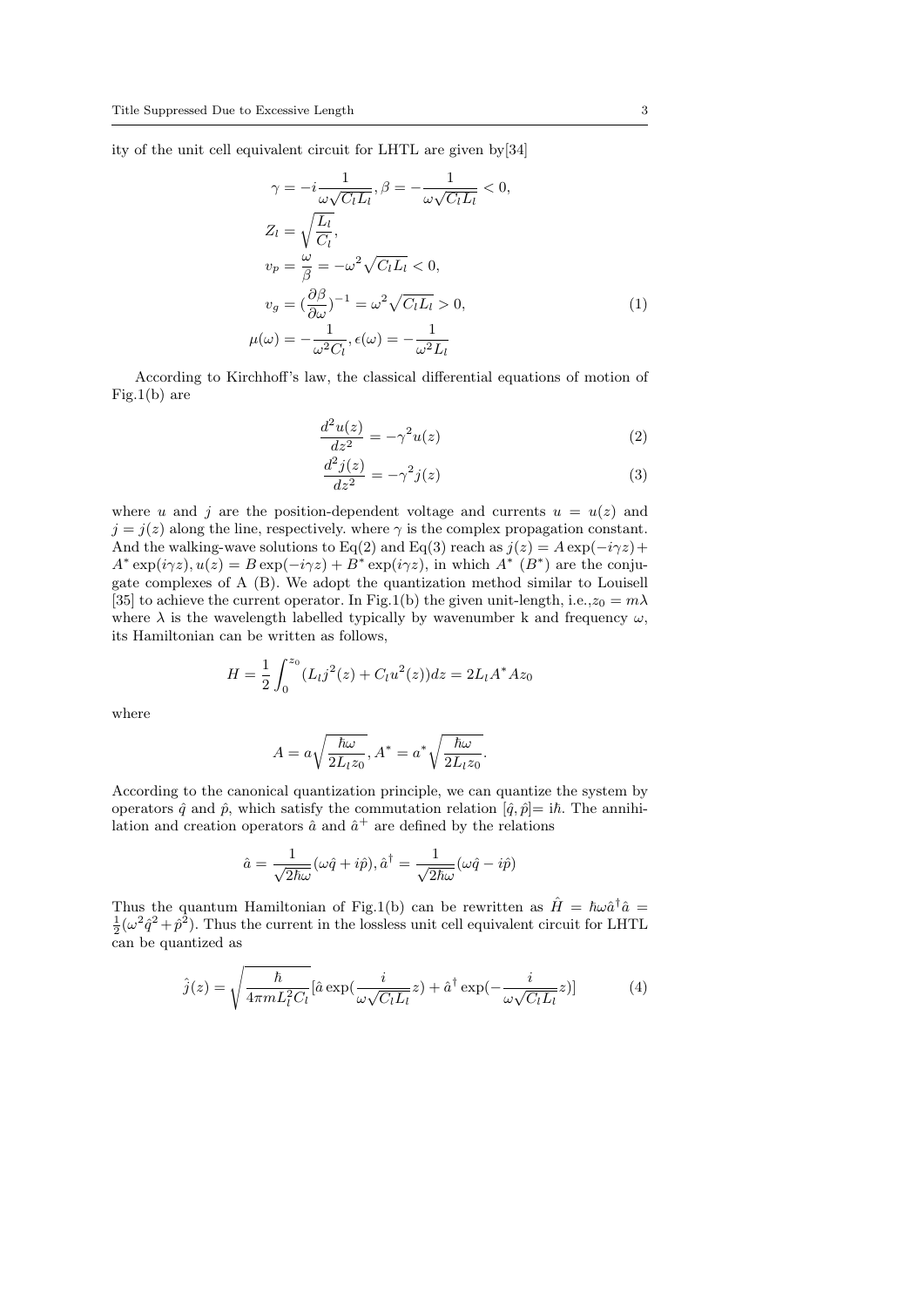# 2 NRI in thermal FOCK state

The thermal noise would influence NRI when the LHTL operates at some temperature. In the following, we exploit NRI dependent thermal noise in thermal FOCK state. As for the equilibrium situation, the so-called thermo field dynamics (TFD) extends the usual quantum field theory to a finite temperature[36]. In TFD, the tilde space accompanies with the Hilbert space, and the tilde operators commute with the non-tilde operators  $[37]$ . Thus the creation and annihilation operators  $\hat{a}^{\dagger}$ ,  $\hat{a}$  associate with their tilde operators  $\tilde{a}^{\dagger}$ ,  $\tilde{a}$  according the rules [37]:

$$
[\tilde{\hat{a}}, \tilde{\hat{a}}^{\dagger}] = 1,\tag{5}
$$

$$
[\tilde{\hat{a}}, \hat{a}] = [\tilde{\hat{a}}, \hat{a}^{\dagger}] = [\hat{a}, \tilde{\hat{a}}^{\dagger}] = 0 \tag{6}
$$

The number operators in the Hilbert space and tilde space are read as  $\hat{n} = \hat{a}^{\dagger} \hat{a}, \tilde{\hat{n}} =$  $\tilde{a}^\dagger\tilde{a}$ , In the direct product space, the thermal Fock state at finite temperature  $|\hat{n}\tilde{\hat{n}}\rangle_T$ can be built by the thermal Bogoliubov transformation[37] through the Fock state at zero temperature  $|\hat{n}\rangle \otimes |\tilde{\hat{n}}\rangle = |\hat{n}\tilde{\hat{n}}\rangle : |\hat{n}\tilde{\hat{n}}\rangle_T = \hat{T}(\theta)|\hat{n}\tilde{\hat{n}}\rangle$  , where  $\hat{T}(\theta)$  is a thermal unitary operator which is defined as

$$
\hat{T}(\theta) = exp[-\beta(\hat{a}\tilde{\hat{a}} - \hat{a}^{\dagger}\tilde{\hat{a}}^{\dagger})]
$$
\n(7)

the parameter  $\theta$  is the thermal unitary operator relating the thermal photos  $n_0$  in the thermal vacuum state:  $n_0 = sinh\theta$ . The thermal photos  $n_0$  and temperature T are ruled by the Boltzmann distribution  $n_0 = [exp(\hbar\omega/k_BT) - 1]^{-1}$ , in which  $k_B$ is the Boltzmann constant. The bosonic operators in TFD can relate each other by the thermal Bogoliubov transformation as following,

$$
\hat{T}^{\dagger}(\theta)\hat{a}\hat{T}(\theta) = \mu\hat{a} + \tau\tilde{\hat{a}}^{\dagger},\tag{8}
$$

$$
\hat{T}^{\dagger}(\theta)\hat{a}^{\dagger}\hat{T}(\theta) = \mu\hat{a}^{\dagger} + \tau\tilde{\hat{a}}\tag{9}
$$

where  $\mu = \cosh\theta$ ,  $\tau = \sinh\theta$ . Then from Eq.(4) and Eq.(1), the quantum fluctuation of the current in the unit cell equivalent circuit is

$$
\overline{(\Delta \hat{j})^2} = \frac{\hbar \omega^3 \sqrt{\epsilon \mu}}{2z_0 Z_l} [2n_0^2 + 2(n+1)n_0 + 2n + 1]
$$
\n(10)

where  $n$  is the number of microwave field photons corresponding to the number operator  $\hat{n}$  in the Hilbert space. The NRI according to the definition of the lefthanded material  $n_r = -\sqrt{\epsilon \mu}$  [1] can be written as follows,

$$
n_r = -\frac{2z_0Z_l(\Delta \hat{j})^2[exp(\frac{\hbar\omega}{k_BT}) - 1][Cosh(\frac{\hbar\omega}{k_BT}) - 1]}{\hbar\omega^3\{[exp(\frac{\hbar\omega}{k_BT}) - 1][Cosh(\frac{\hbar\omega}{k_BT}) - 1] + 2nexp(\frac{\hbar\omega}{k_BT})[Cosh(\frac{\hbar\omega}{k_BT}) - 1] + exp(\frac{\hbar\omega}{k_BT}) - 1\}}
$$
(11)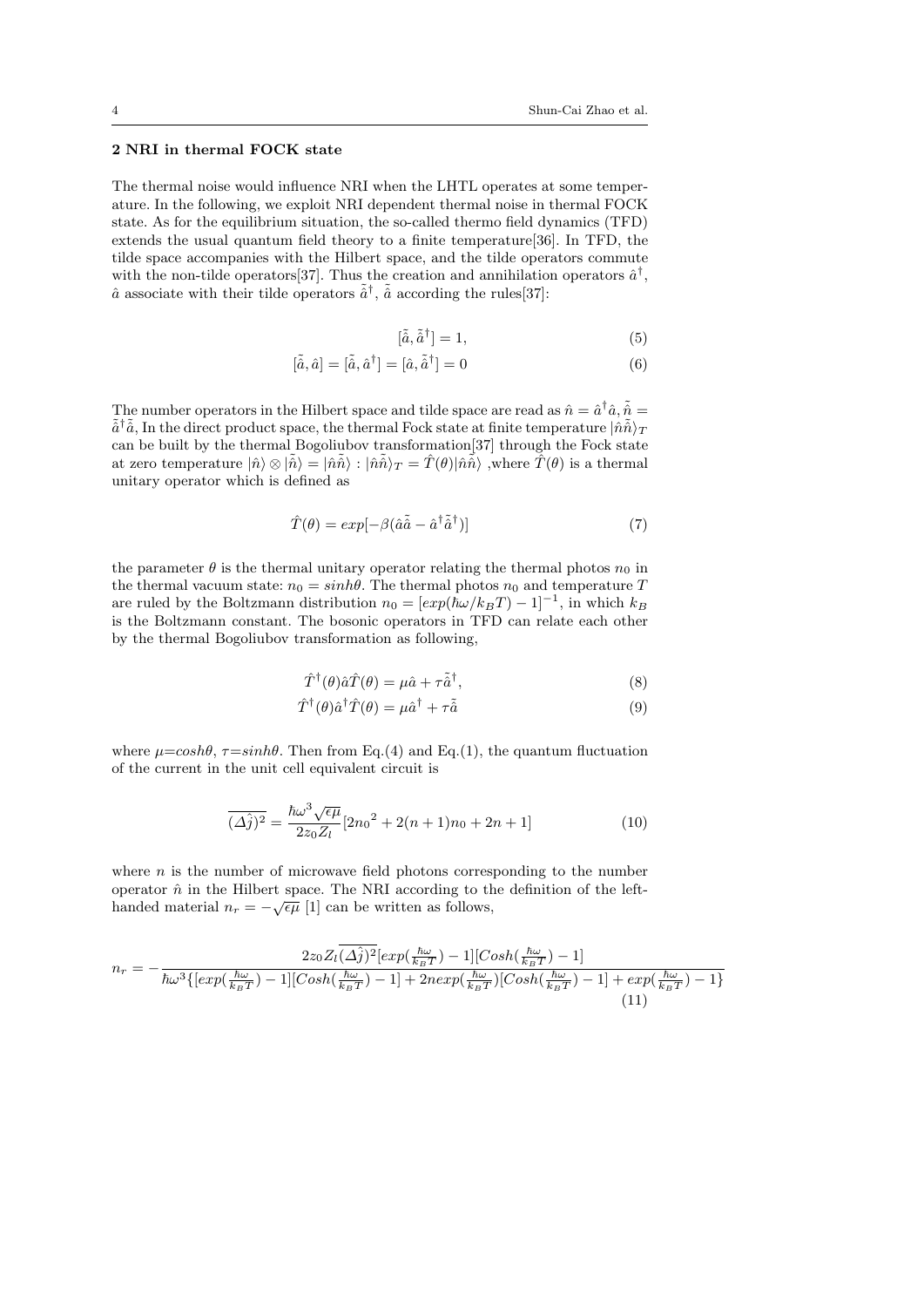

Fig. 2 (Color online) Dependence of NRI  $n_r$  and the temperature T under the different current fluctuations in the LHTL.

### 3 Results and discussion

According Eq.(11), the expression of NRI is dependent temperature, frequency, photo numbers, and so on. However, the analytical expression of NRI in Eq.(11) corresponding to these parameters is rather cumbersome. Hence, we follow the numerical approach to get the dependence of NRI on these parameters.

Fig.2 shows NRI dependent the temperature  $T$  under the different current fluctuations in one millimeter unit length of the LHTL with the characteristic impedance  $Z_l = 50 \Omega/m$ , the photon numbers  $n = 10$  and the frequency  $\omega =$  $2GHz$ . The destructive dependence of the temperature T on NRI is shown when the current fluctuation varies from 50 to 600. And NRI declines sharply in the temperature interval of [0, 100K] when the current fluctuation  $(\Delta \hat{j})^2$ =50. The phenomena demonstrates the ideal LHTL should operate at some low temperature  $T$  to achieve a desired NRI. However, the quantum fluctuations of the current can improve the condition. The damping of NRI decreases with the increasing of  $(\Delta \hat{j})^2$ in the temperature interval of  $[0, 100K]$ , and the damping (from  $-1.3$  to  $-0.8$ ) is minimum when the quantum fluctuation of the current  $(\Delta \hat{j})^2$ =600 in the same temperature interval.

As mentioned before[22, 34], NRI of the LHTL is achieved within the microwave frequency band. In the quantum mesoscopic LHTL, some novel feature of NRI is prominent within the microwave frequency band. Fig.3 shows NRI in the microwave frequency band [0, 3GHz] with  $(\Delta \hat{j})^2$  = 100 and photon numbers  $n = 50$ . It notes that NRI isn't homogeneous within the microwave frequency band, and NRI decreases sharply within [0, 1GHz] at an arbitrary temperature. A striking contrast between the different temperatures is obvious. The temperature of  $T = 50K$ brings to the minimum damping of NRI within the frequency interval of [0, 1GHz], which demonstrates the lower frequency within the microwave frequency band is constructive to NRI, as coincides with the macroscopic LHTL[38].

As the energy of the electromagnetic wave is proportional to the photon numbers  $n$  in the LHTL. In the mesoscopic quantizing LHTL, the influences of the electromagnetic energy on NRI is significant feature. Fig.4 illustrates NRI de-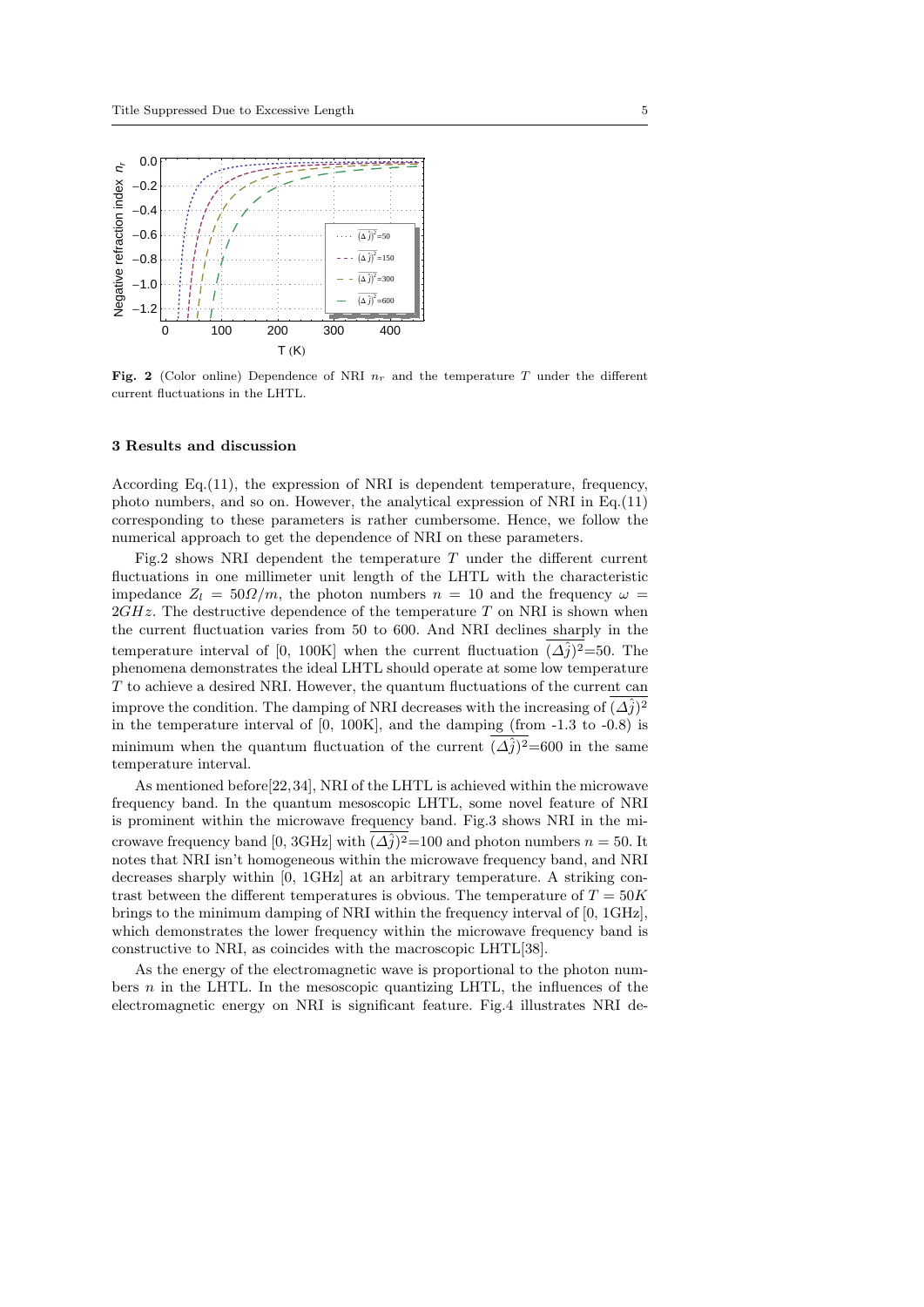

Fig. 3 (Color online) Dependence of NRI  $n_r$  and the frequency  $\omega$  under different temperature in LHTL.



Fig. 4 (Color online) Dependence of NRI  $n_r$  and the photon numbers under different low temperatures in LHTL.

pendent photon numbers *n* with  $(\Delta \hat{j})^2$ =100. Different from Fig.2 and Fig.3, the temperature is much lower in Fig.4 than that in Fig.3. As it shown in Fig.4, the increasing photon numbers cause the decreasing NRI, and a larger NRI appears at a lower temperature. It also notes the values of NRI are much larger than those in Fig.2 and Fig.3 because of the lower temperature, which is shown by the ordinates in Fig.2, Fig.3 and Fig.4 describing the values of NRI.

## 4 CONCLUSION

We discussed the quantum features of the NRI of the mesoscopic left-handed transmission line in the thermal Fock state. With the thermal fluctuation of current the NRI dependent the temperature, frequency of electromagnetic wave and photon numbers is discussed. The results show the lower temperature and frequency within the microwave frequency band, little photon numbers are more conducive to NRI, which is significant for the LHTL in miniaturizing applications in the coming future.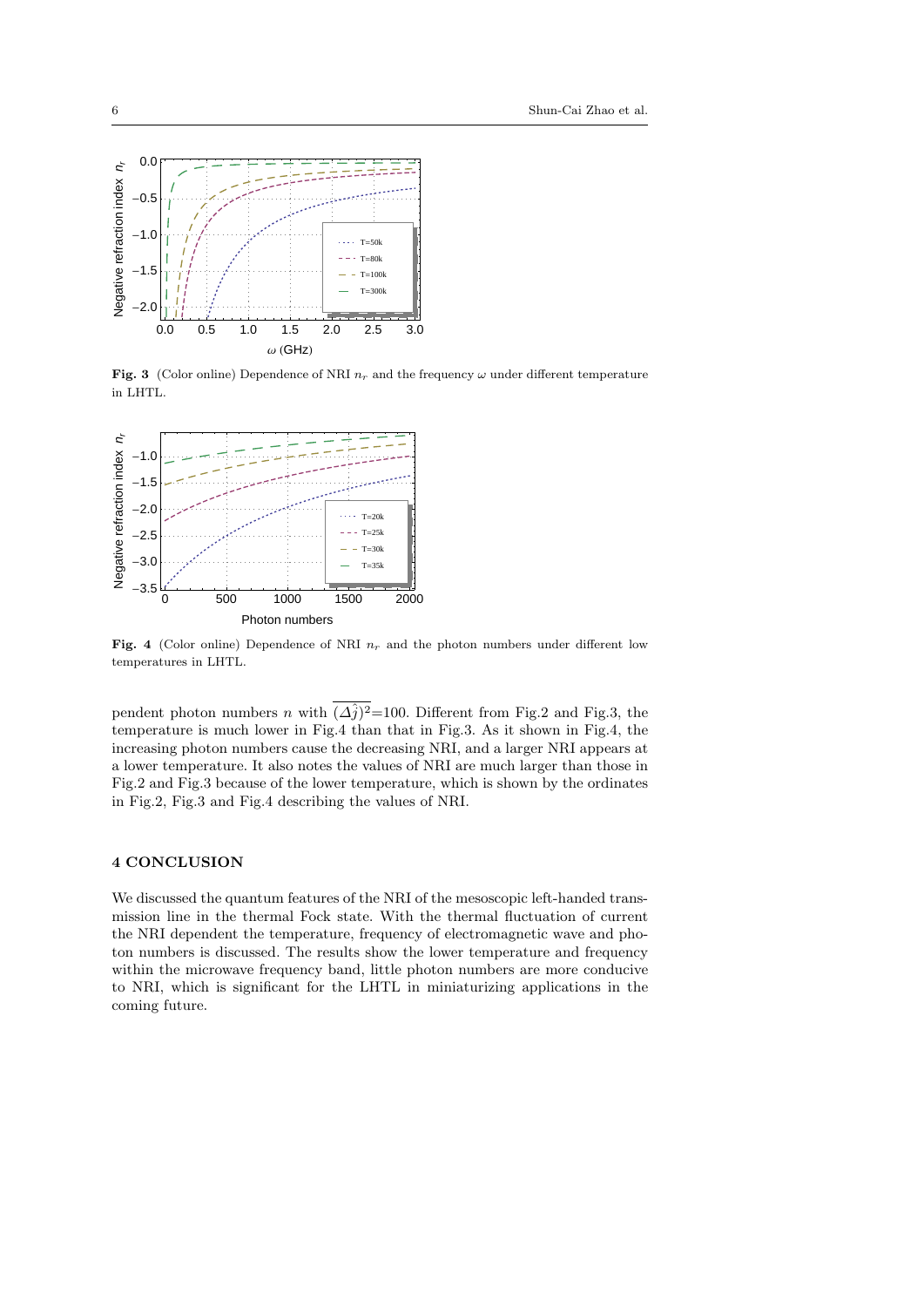#### References

- 1. V. Veselago, "The electrodynamics of substances with simultaneously negative values of  $\varepsilon$ and  $\mu$ ," Soviet Physics Uspekhi 10, 509 (1968).
- 2. P. R. Berman, "Goos-Hänchen shift in negatively refractive media," Phys. Rev. E 66 067603 (2002).
- 3. M. W. Feise, P. J. Bevelacqua and J. B. Schneider, "Effects of surface waves on the behavior of perfect lenses," Phys. Rev.B 66, 035113 (2002).
- 4. K. Aydin, I. Bulu and E. Ozbay,"Subwavelength resolution with a negative-index metamaterial superlens," Appl. Phys. Lett  $90$ , 254102 (2007).
- 5. R. A. Shelby, D. R. Smith and S. Schultz, "Experimental verification of a negative index of refraction," Science 292, 77 (2001)
- 6. H. J. Lezec, J. A. Dionne and H. A. Atwater,"Negative refraction at visible frequencies ," Science 316 430 ( 2007 )
- 7. T. Xu, A. Agrawal, M. Abashin, K. J. Chau and H. J. Lezec,"All-angle negative refraction and active flat lensing of ultraviolet light," Nature 497 , 470 (2013)
- 8. H. Kosaka, T. Kawashima, A. Tomita, M. Notomi, T. Tamamura, T. Sato and S. Kawakami, "Superprism phenomena in photonic crystals",Phys. Rev. B 58 , R10096 (1998)
- 9. E. Cubukcu, K. Aydin, E. Ozbay, S. Foteinopoulou and C. M. Soukoulis, "Electromagnetic waves: Negative refraction by photonic crystals," Nature 423 , 604 (2003)
- 10. P. Parimi, W. Lu, P. Vodo, J. Sokoloff, J. Derov and S. Sridhar, "Negative refraction and left-handed electromagnetism in microwave photonic crystals," Phys. Rev. Lett. 92 , 127401 (2004)
- 11. J. B. Pendry, "A Chiral route to negative refraction," Science 306 1353 (2004).
- 12. S. C. Zhao, Q. X. Wu, K. Ma, "Adjusting the left-handedness in a cold <sup>87</sup>Rb atomic system via multiple parameter modulation," Chinese Journal of Physics 54, 756 (2016).
- 13. Q. Thommen, P. Mandel, "Electromagnetically induced left handedness in optically excited four-level atomic media," Phys. Rev. Lett. 96, 053601 (2006)
- 14. S. C. Zhao, S. Y. Zhang, Q. X. Wu, J. Jia,"Left-handedness with three zero-absorption windows tuned by the incoherent pumping field and inter-dot tunnelings in a GaAs/AlGaAs triple quantum dots system," Chin. Phys. Lett. 32(5) 058104 (2015)
- 15. A. K. Iyer and G. V. Eleftheriades,"Negative refractive index metamaterials supporting 2-D waves," IEEE-MTT Int'l Symp. 2 (412),(Seattle, WA, June 2002).
- 16. A. Grbic and G. V. Eleftheriades,"A backward-wave antenna based on negative refractive index L-C networks," Proc. IEEE-AP-S USNC/URSI National Radio Science Meeting 4 (340), (San Antonio, TX, June 2002).
- 17. A. A. Oliner, "A periodic-structure negative-refractive-index medium without resonant elements," URSI Digest, IEEE-AP-S USNC/URSI National Radio Science Meeting 41, (San Antonio, TX, June 2002).
- 18. C. Caloz and T. Itoh, "Application of the transmission line theory of left-handed (LH) materials to the realization of a microstrip LH transmission line," Proc. IEEE-AP-S US-NC/URSI National Radio Science Meeting 2 (412), (San Antonio, TX, June 2002).
- 19. C. Caloz, H. Okabe, T. Iwai, and T. Itoh. "Anisotropic PBG surface and its transmission line model," URSI Digest, IEEE-AP-S USNC/URSI National Radio Science Meeting,(224), (San Antonio, TX, June 2002).
- 20. R. E. Collin, Foundations for Microwave Engineering(Second Edition), McGraw-Hill, (1992).
- 21. C. Caloz and T.Itoh, "Novel microwave devices and structures based on the transmission line approach of meta-materials," IEEE-MTT Intl Symp. 1(195), Philadelphia, PA, June (2003).